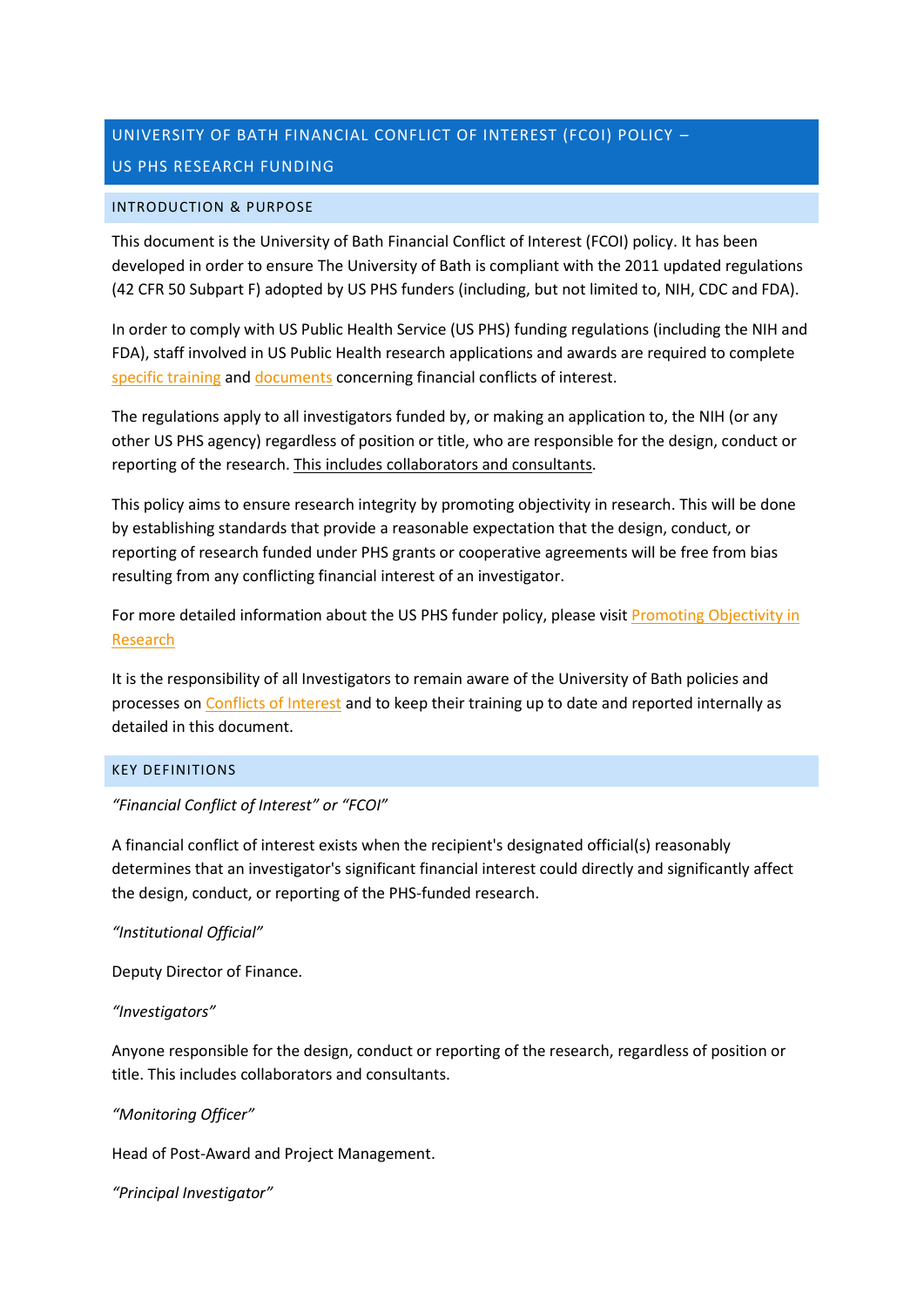# The lead Investigator of the project.

# *"Significant Financial Interest" or "SFI"*

Those financial interests that reasonably appear to be related to the Investigator's ''Institutional responsibilities," as defined by the Institution. As a result, when read in conjunction with the revised Investigator disclosure requirements under 42 CFR 50.604, the revised Significant Financial Interest definition results in the disclosure by Investigators to Institutions of a wider array of interests on a more frequent basis. In addition to their own, Investigators are required to disclose the Significant Financial Interests of his/her spouse and dependent children.

## *"The Institution"*

This will ordinarily refer to The University of Bath, unless specified otherwise.

# [Other Key Definitions](https://ecfr.io/Title-42/Section-50.603)

## TRAINING

Each investigator participating in a research application (either directly or via a sub-contract with another University) or award must complet[e on-line training](https://grants.nih.gov/grants/policy/coi/tutorial2018/story_html5.html) at least every 4 years. Once training is complete, the completion certificate should be sent to the Pre-Award team at [pre](mailto:pre-award@bath.ac.uk)[award@bath.ac.uk](mailto:pre-award@bath.ac.uk) where it will be recorded.

Investigators may be asked to complete this training more frequently if:

- The University revises this policy such that the requirements of Investigators are affected
- The Investigator(s) are new to the University of Bath
- The Investigator(s) are not in compliance with the policy or the management plan

Each investigator must also ensure that thei[r research integrity](https://moodle.bath.ac.uk/enrol/index.php?id=56564) training is up to date.

## DISCLOSURE, MONITORING AND REVIEW

An FCOI [Disclosure Form](https://www.bath.ac.uk/publications/disclosure-form/) must be completed at application and thereafter annually once a grant is awarded, or within 30 days if a Significant Financial Interest (SFI) arises during the award.

Forms completed at application stage should be returned to [pre-award@bath.ac.uk.](mailto:pre-award@bath.ac.uk)

Forms completed thereafter should be returned to [post-award@lists.bath.ac.uk](mailto:post-award@lists.bath.ac.uk) to ensure compliance through the lifetime of the project.

Where a Significant Financial Interest is declared, the Institutional Official responsible for overseeing SFIs will be notified and will review the forms. Only once a decision has been made as a result of this review, may the Institution begin expenditure\* on the relevant project (\*assuming no FCOIs have been identified that should prevent this). Where an SFI is determined to be an FCOI a management plan, including ongoing monitoring, will be put in place in order to support the work continuing on the project. The management plan must include:

- The role and duties of the conflicted Investigator in the research project
- How the management plan will safeguard objectivity in the research project
- Confirmation of the Investigator's agreement to the management plan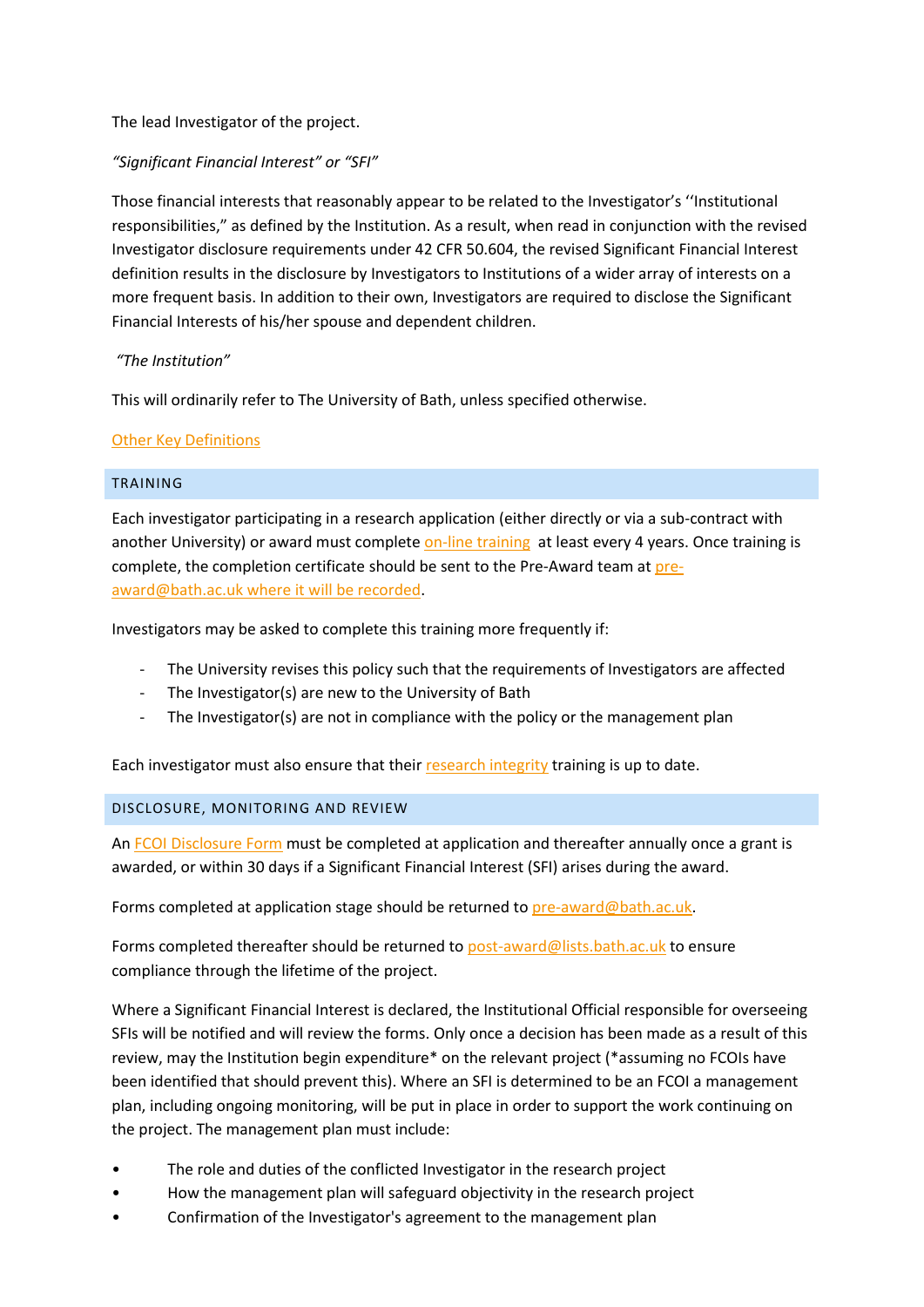• How the management plan will be monitored to ensure Investigator compliance

If support is required for completing the training or the forms, please seek assistance from:

- [Pre-Award](mailto:pre-award@bath.ac.uk?subject=Support%20for%20FCOI%20training/forms) if completing at application stage
- [Post-Award](mailto:post-award@lists.bath.ac.uk?subject=Support%20for%20FCOI%20training/forms) if completing thereafter

#### RESPONSIBILITIES AND REPORTING

The Principal Investigator and/or Investigators will:

- Ensure all training is completed in line with the requirements of this document in relation to Conflicts of Interest and Research Integrity
- Disclose any SFIs using th[e Disclosure Form](https://www.bath.ac.uk/publications/disclosure-form/)
- Notify the US PHS funder promptly (ccing the Post-Award team) if bias is found with the design, conduct or reporting of NIH-funded research and submit a Mitigation Report in accordance with regulation [42 CFR 50.605\(a\)\(3\)\(iii\)](https://ecfr.io/Title-42/Section-50.605)
- Adhere to any management plan put in place as a result of FCOI identification
- Report FCOIs to the relevant US PHS funder as required (usually annually) via era Commons

The Pre-Award team will:

- Support and provide guidance on training and form completion at application stage
- Record and escalate all disclosure forms as appropriate

The Post-Award team will:

- Issue FCOI reports to the NIH for the Institution and its subrecipients as required by funder policy
- Record and escalate all disclosure forms as appropriate

The Research Contracts team will:

- Ensure that where a project involves collaborators or consultants, that all partners adhere to the funder regulations on FCOI. The University remains responsible for ensuring partners adhere to the NIH/PHS rules by following their own NIH/PHS FCOI procedure or adopting our procedure where they do not have one.

The Monitoring Officer will:

- Notify NIH promptly if
	- o an Investigator fails to comply with the Institution's FCOI policy or
	- $\circ$  an FCOI management plan appears to have biased the design, conduct or reporting of the NIH funded research
- Notify the Institutional Official of either scenario

The Institutional Official will:

- Ensure that, where an SFI is identified to be an FCOI, that an appropriate management plan is put in place within 60 days of disclosure or discovery
- Take corrective action for non-compliance with the FCOI policy or the management plan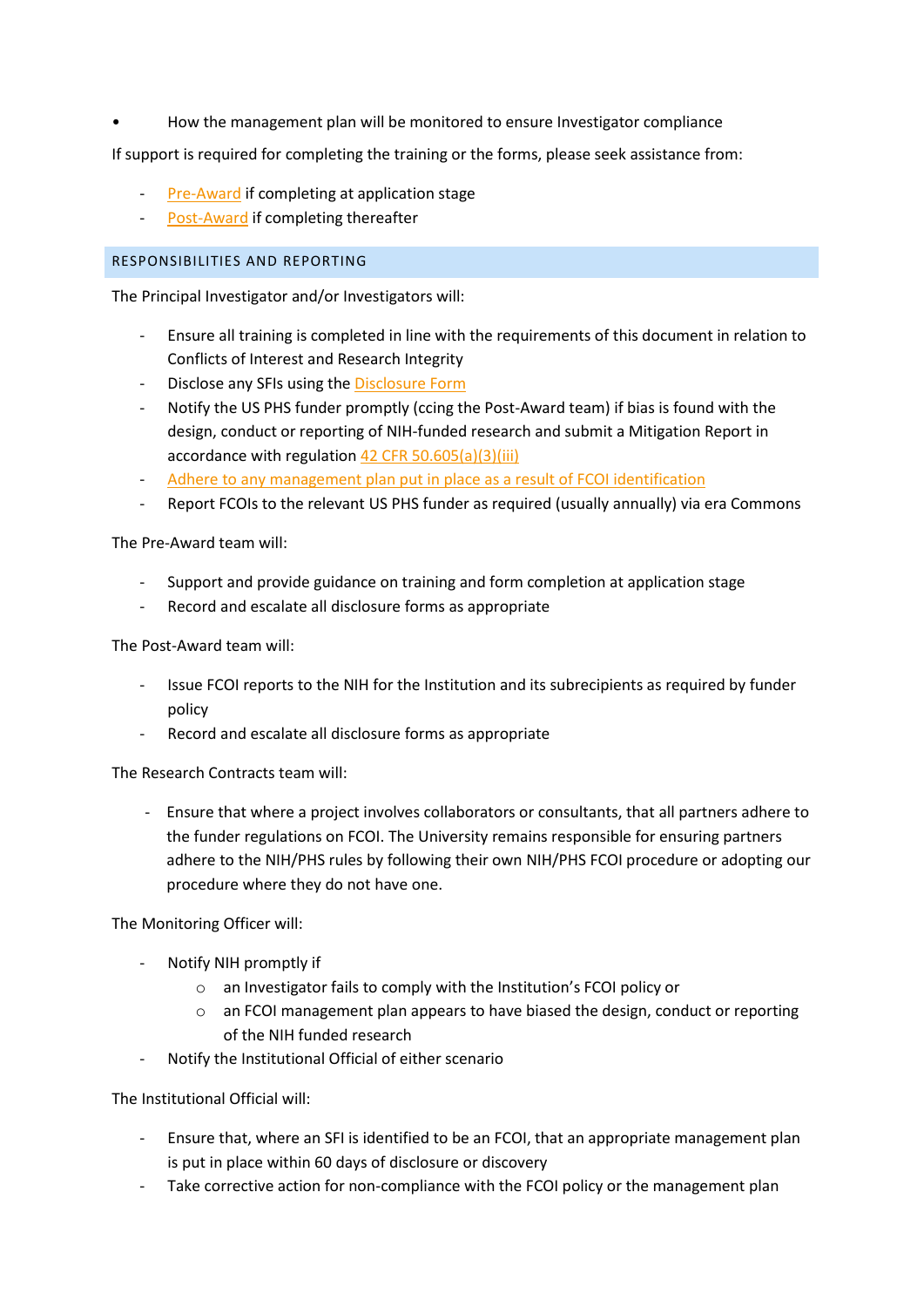- Ensure that, prior to the expenditure of any funds, that any SFI that has been determined as an FCOI is made publicly accessible within 5 days of request